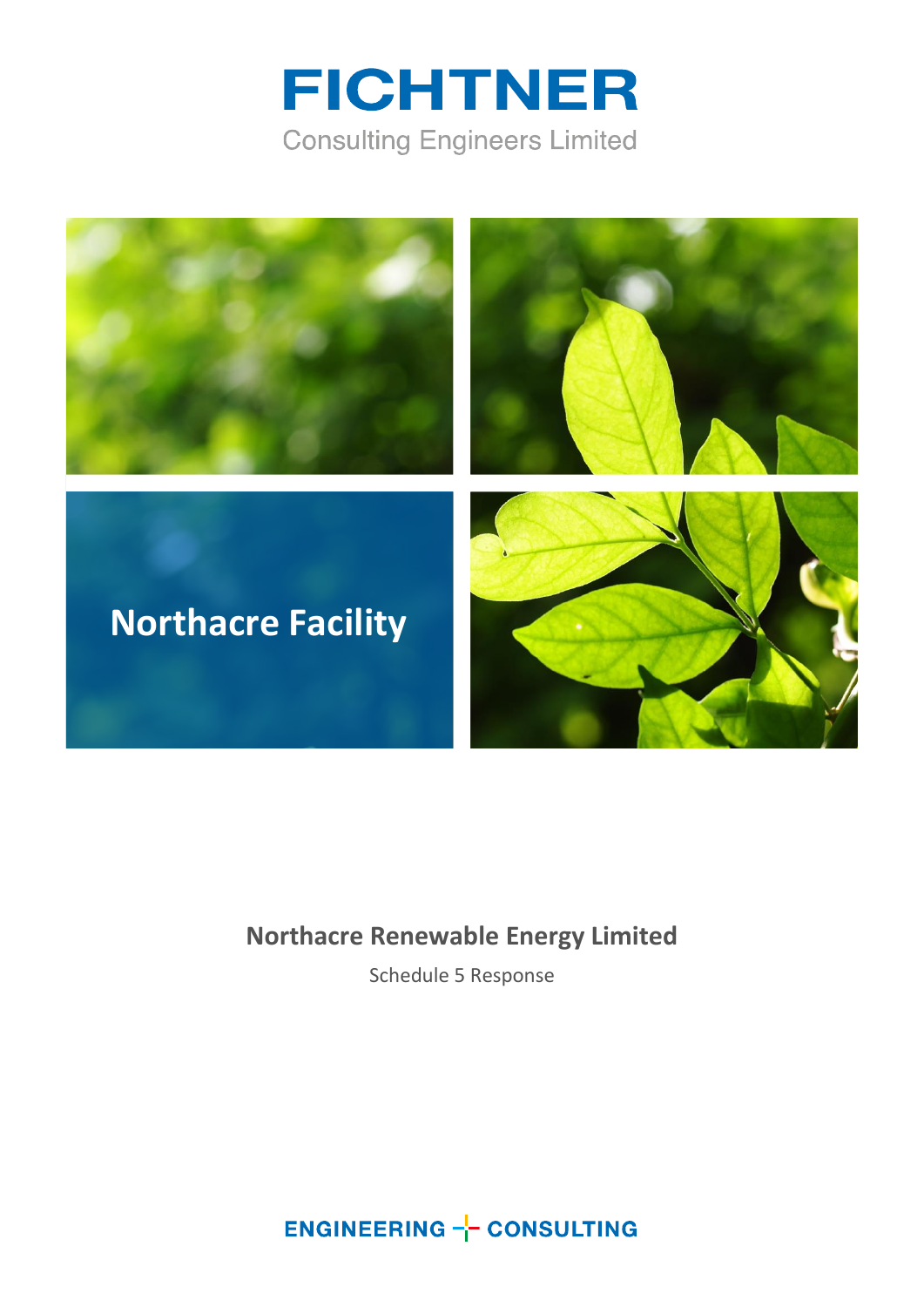### Document approval

|              | <b>Name</b>   | <b>Signature</b> | <b>Position</b>           | <b>Date</b> |
|--------------|---------------|------------------|---------------------------|-------------|
| Prepared by: | James Sturman |                  | <b>Lead Consultant</b>    | 06/12/2021  |
| Checked by:  | Stephen Othen |                  | <b>Technical Director</b> | 06/12/2021  |

### Document revision record

| <b>Revision no</b> | <b>Date</b> | <b>Details of revisions</b> | <b>Prepared by</b> | <b>Checked by</b> |
|--------------------|-------------|-----------------------------|--------------------|-------------------|
| 0                  | 29/11/2021  | For Client                  | <b>JRS</b>         | <b>SMO</b>        |
|                    | 01/12/2021  | Updated following comment   | <b>JRS</b>         | <b>SMO</b>        |
| $\mathcal{L}$      | 03/12/2021  | Final for issue             | <b>JRS</b>         | <b>SMO</b>        |
| 3                  | 06/12/2021  | Updated for air flow rates  | JRS                | <b>SMO</b>        |

© 2021 Fichtner Consulting Engineers. All rights reserved.

This document and its accompanying documents contain information which is confidential and is intended only for the use of Northacre Renewable Energy Limited. If you are not one of the intended recipients any disclosure, copying, distribution or action taken in reliance on the contents of the information is strictly prohibited.

Unless expressly agreed, any reproduction of material from this document must be requested and authorised in writing from Fichtner Consulting Engineers. Authorised reproduction of material must include all copyright and proprietary notices in the same form and manner as the original and must not be modified in any way. Acknowledgement of the source of the material must also be included in all references.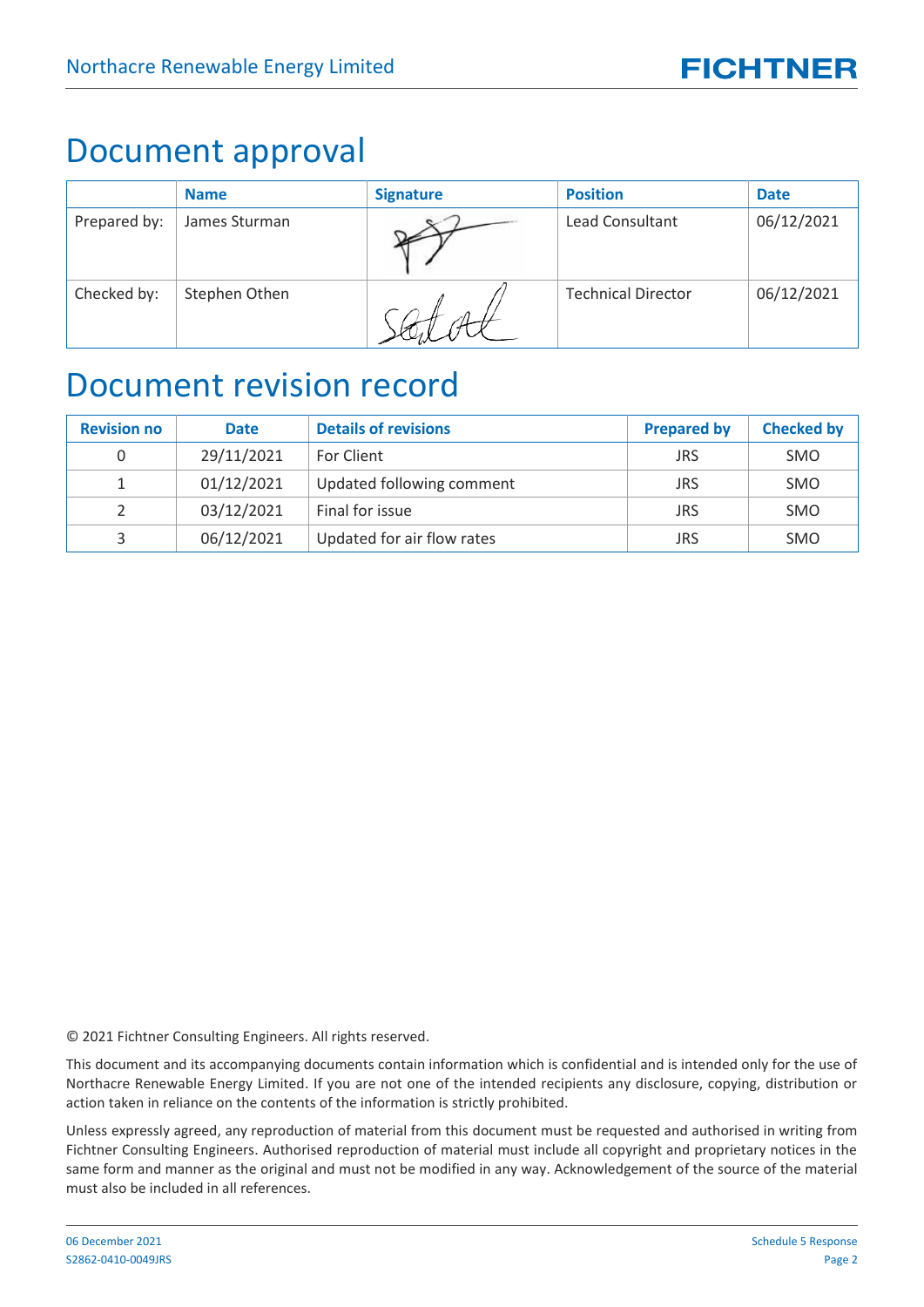## **Contents**

| ، بالمستنبين المستنبين المستنبين المستنبين المستنبين المستنبين المستنبين المستنبين المستنبين المستنبي المستنبي |  |
|----------------------------------------------------------------------------------------------------------------|--|
|                                                                                                                |  |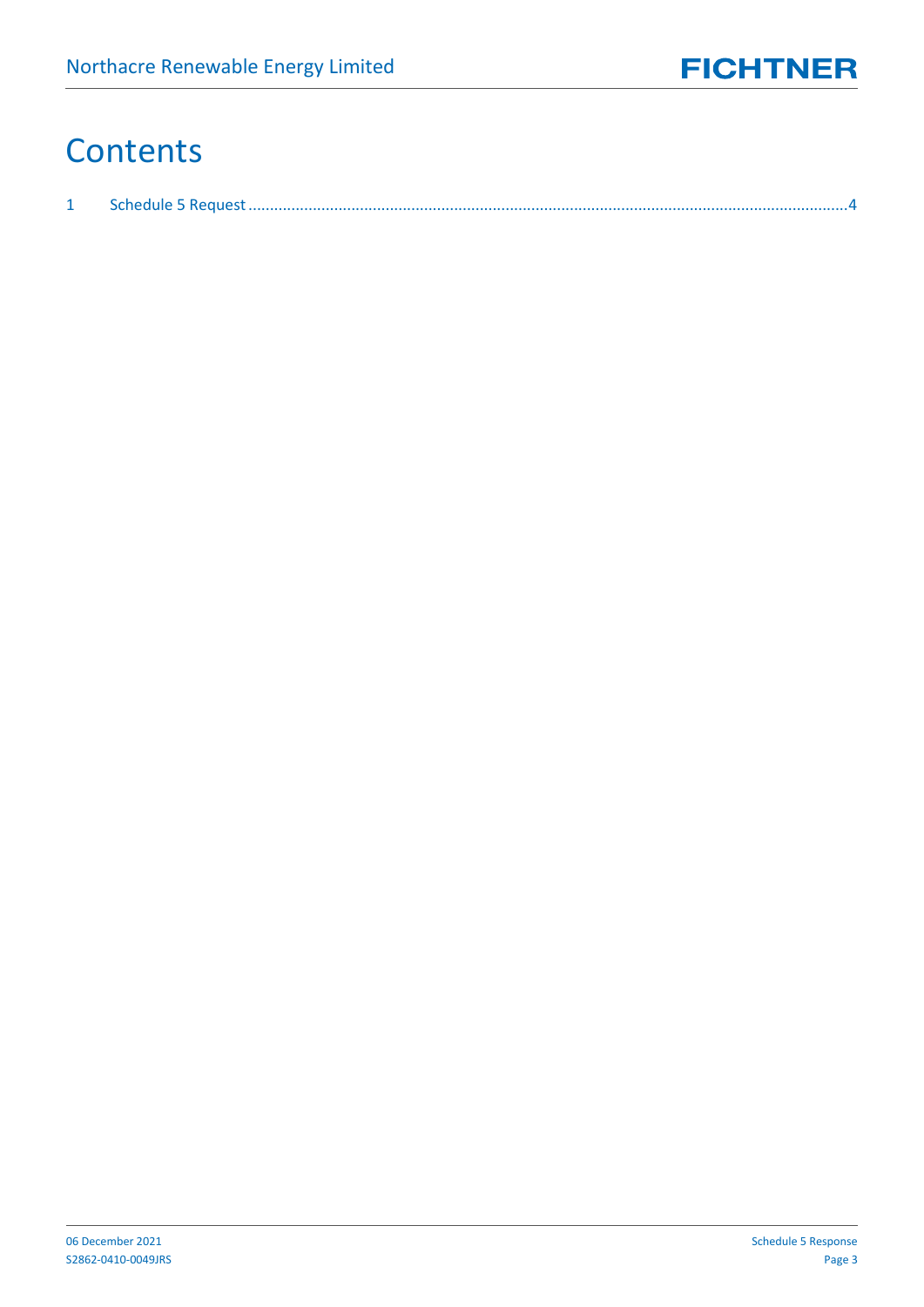### <span id="page-3-0"></span>1 Schedule 5 Request

- **1. Please provide answers to the following and provide an updated air emissions management system to take account of your answers:**
	- **a. A justification that the proposed air changes per hour of 2 during normal operation and 3 when using the odour abatement system, will provide sufficient negative pressure especially if the reception hall door(s) are opened (including if doors fail or become damaged and could not be closed).**

As explained in response to Q8 of the Schedule 5 Request, dated 30 July 2021, the Waste Reception Areas have been designed to provide the following air extraction rates to extract potentially odorous air from these areas:

- During normal operation (equivalent to 2.2 air changes per hour) 96,500 Nm<sup>3</sup>/h; and
- During periods of shutdown (equivalent to 3 air changes per hour) 132,000 Nm<sup>3</sup>/h.

The odour abatement systems within the Facility have been designed in accordance with the latest CIBSE guidance. 'CIBSE Guide B: Heating, ventilating, air conditioning and refrigeration, Part B1' Table 1.20 presents recommended allowances for air infiltration, in terms of air changes per hour, for selected building types. Whilst it does not present recommended allowances for waste treatment facilities it makes the recommendations for building/room types which are considered to be representative of large open areas, such as the Waste Receptions Areas at the Facility, as follows:

| <b>Building/room type</b>                                | Air infiltration allowance - air<br>changes/hour |
|----------------------------------------------------------|--------------------------------------------------|
| Factories – 3000 m <sup>3</sup> to 10,000 m <sup>3</sup> | $0.5$ to $1.0$                                   |
| Factories - over 10,000 m <sup>3</sup>                   | 0.25 to 0.75                                     |
| Warehouses - working and packing areas                   | 0.5                                              |
| Warehouses - storage areas                               |                                                  |

*Table 1: Recommended allowances for air infiltration for selected building types*

This confirms that the proposed number of air changes are in excess of those specified in recognised standards for ventilation systems.

The number of air changes will be maintained by extracting air from the building either into the combustion process or into the odour control system. Air from outside of the building would be drawn into to replace the air being extracted, thus preventing potentially odorous air being released from the building.

The Tipping Hall has been designed as a fully enclosed building. It will have five automated roller-shutter doors. The roller shutter doors will only open for waste delivery vehicles to access the building. When the waste delivery vehicles are within the building the roller-shutter doors will close. To allow air flow into/through the building when the roller-shutter doors are closed, louvres will be fitted across the width of the building above the roller-shutter doors, as shown on the elevation drawings within the planning application.

During periods of normal operation, when waste deliveries are not occurring the doors will be closed, and the only air flow into the building will be via the louvres. As explained in response to Q1b, the building management system will control the opening and closing of the louvres as the doors to the Waste Reception Area are opened/closed.

The dimensions of the doors and louvres can be used to calculate the areas of these openings, and are provided in the following table: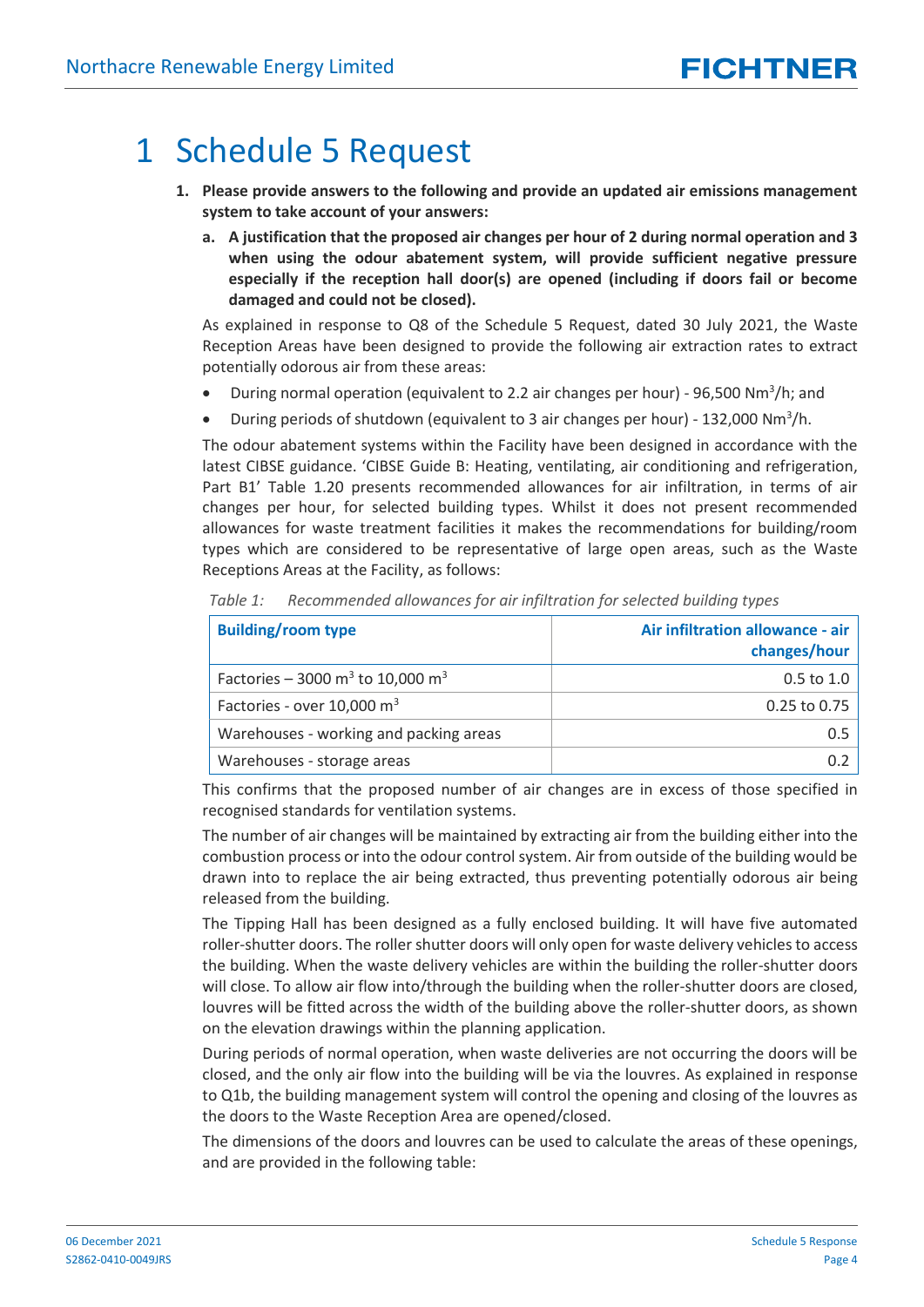|                   | Width (m) | Height (m) | Area $(m2)$ |
|-------------------|-----------|------------|-------------|
| Door $(x1)$       |           |            |             |
| Louvres (maximum) | 34        | 1.8        |             |

Therefore, allowing for the building management system controlling the opening and closing of the doors and louvres to the Tipping Hall to maintain effective odour abatement from Waste Reception areas, the velocity of air flows through the openings into the building will be as follows:

|                   |                  | Velocity through opening (m/s)       |                                   |  |
|-------------------|------------------|--------------------------------------|-----------------------------------|--|
| <b>Doors Open</b> | Louvres Open (%) | <b>During periods of</b><br>shutdown | <b>During normal</b><br>operation |  |
| 0                 | 100%             | 0.60                                 | 0.44                              |  |
| 1                 | 50%              | 0.60                                 | 0.44                              |  |
| $\overline{2}$    | 0%               | 0.60                                 | 0.44                              |  |
| 3                 | 0%               | 0.41                                 | 0.30                              |  |
| $\overline{4}$    | 0%               | 0.31                                 | 0.22                              |  |
| 5                 | 0%               | 0.24                                 | 0.18                              |  |

Finally, in the extreme event that all of the doors to Tipping Hall are open, and the louvres are also open, the velocities through the doors will be as follows:

- During a period of shutdown 0.17 m/s; and
- During normal operation 0.13 m/s.

Therefore, this demonstrates that the Tipping Hall will be maintained at a suitable negative pressure, with a constant flow of air into the building, even in the extreme event that all doors to the Tipping Hall and the louvres are open.

#### **c. How the building management system will monitor negative pressure to ensure that appropriate negative pressure and air changes are maintained.**

The building management system will be subject to detailed design. However, the concept of the building management system is as follows:

- The building management system will be designed to be an automated control system, which will be linked to the Distribution Control System (DCS) for the process plant.
- The DCS will monitor the volumetric flow rate within the combustion process and the flow of combustion air from the waste reception areas.
- Using the air flows from the DCS, the building management system will control the opening and closing of the louvres within the Waste Tipping Hall, depending on the number of doors which are open for waste deliveries to ensure that the air flow into the building from the doors and louvres within the openings to maintain negative pressure allowing for changes in the volumetric flow rate within the Facility.

#### **d. One standby carbon filter is proposed, provide justification as to whether this will be sufficient.**

To allow for degradation of the filter material, the carbon will be replaced following a specified number of operating hours, which is normally specified by the supplier of the carbon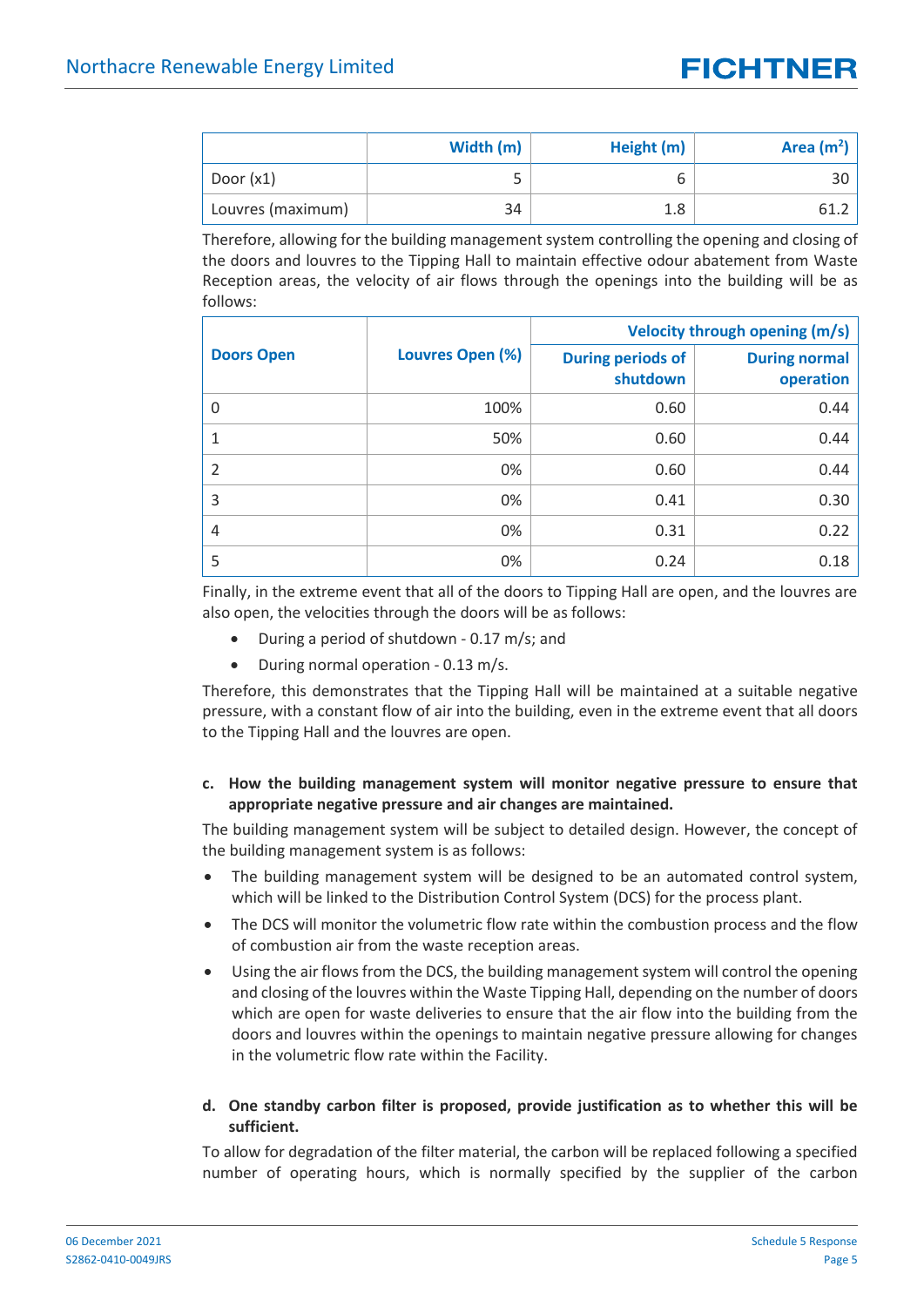filter/carbon filter media. The carbon filter will typically only be required to operate during periods of planned and unplanned shutdown of the Facility. Therefore, maintenance of the filter media can be undertaken whilst the Facility is in operation.

A back-up carbon filter system is proposed for the Facility to provide redundancy in the abatement of odour to enable maintenance of the carbon filter media to be undertaken on one of the duty filters either whilst the Facility is in operation, or if it is in shutdown.

Therefore, providing a single standby filter system will ensure that the odour abatement system is able to provide effective odour abatement at all times, including when undertaking maintenance on one of the filters.

#### **e. How would negative pressure be maintained during a power cut. Please consider both a power cut occurring during operation of the incinerator and if it were to occur during shutdown.**

In the event that there was a power cut at the Facility, the Facility would be able to generate power and operate in 'island mode'. This which would mean that the Facility would be able to maintain full operation without exporting power.

In the highly unlikely event that the Facility lost connection to the grid at the same time as a turbine failure, it would need to enter a shutdown sequence. In this scenario, Emergency Diesel Generators (EDG(s)) would maintain operation of the Facility, which would include providing negative pressure within the waste reception areas whilst the waste on the combustion bed was being burnt-out. Following completion of the shutdown sequence, the EDG(s) would continue to operate and provide emergency power to the site. Therefore, this would be able to provide back-up power for the operation of the odour abatement system in this scenario.

In accordance with the requirements of the Medium Combustion Plant Directive (MCPD), it is understood that an EDG can operate for up to 500 hours per annum and be exempt from the emission limit values in the MCPD.

#### **2. In your assessment an odour taint threshold for benzaldehyde of 0.32 mg/l was used. Please justify the use of this threshold and consider whether other lower thresholds might apply.**

The odour taint threshold value for benzaldehyde used in the assessment was as per the previous assessment carried out in 2008 by SLR for the Hills MBT<sup>1</sup>. This was referenced as 0.32 mg/kg from Tilgner and Ziminska  $(1982)^2$  extracted from the L.J. Van Gemert 2003 publication "compilation of odour threshold values of compounds in air, water and other media (edition 2003)".

L.J. Van Gemert originally published the compilation in 1977 and in the following years a number of additional supplements were prepared. The most recent version of the L.J. Van Gemert publication is dated 2011<sup>3</sup> and is available from Oliemans Punter and Partners. The publisher explains that the present compilations are "*as complete as possible from the early days of olfactory and gustatory research until 2010 and are based on original sources from literature*" 4 .

<sup>1</sup> SLR (2008) Northacre Resource Recovery Centre, Detailed Assessment of Air Quality

 $^2$ Tilgner & Ziminska (1982) – The influence of storage time on sensory intensity of aroma and flavour substances, Nahrung 33, 433-442.

<sup>&</sup>lt;sup>3</sup> L.J. Van Gement (2011) complications of odour threshold values of compounds in air, water and other media (second and enlarged edition)".

<sup>4</sup> http://www.leffingwell.com/bacis2.htm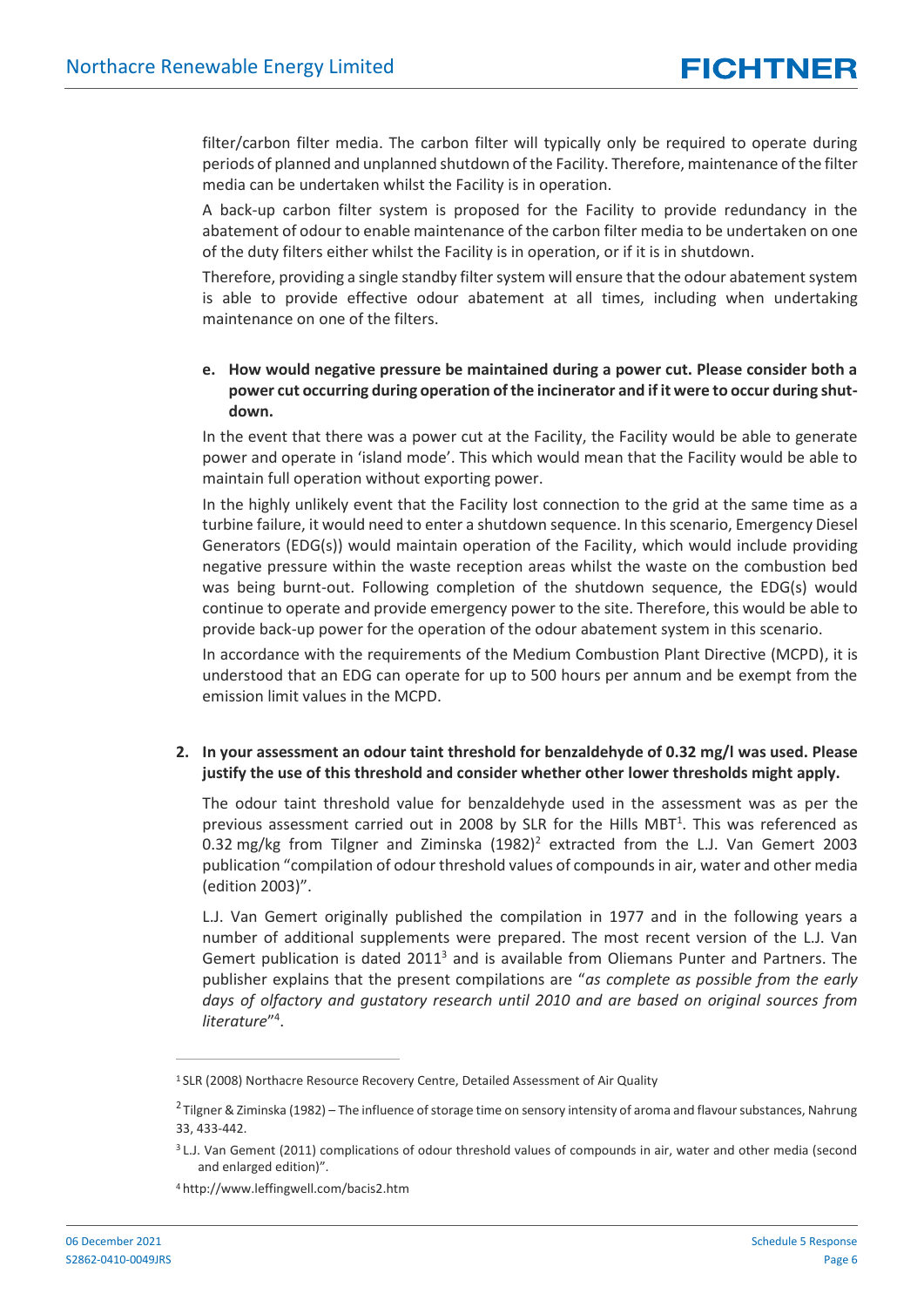The L.J. Van Gemert 2011 publication includes the following odour taint thresholds for benzaldehyde in various media:

| <b>Media</b>            | <b>Threshold value</b><br>(mg/kg) | <b>Source</b>                    |
|-------------------------|-----------------------------------|----------------------------------|
| Liquid petrolatum       | 0.33                              | Proetz (1924)                    |
| Diethyl phthalate       | 44                                | Rosenthal (1927)                 |
| Propylene glycol        | 500                               | Moncrieff (1957)                 |
| Sugar-acid base         | 0.19                              | Williams and Ismil (1981)        |
| White wine              | $3 - 3.5$                         | Delfini (1987)                   |
| Diethyl phthalate       | $0.0001 - 1,000$                  | Gross-Isseroff and Lancet (1988) |
| Diethyl phthalate       | 1,550                             | Gross-Isseroff and Lancet (1988) |
| Base sake               | $0.97 - 0.99$                     | Utunomiya et al (2004a)          |
| Base sake               | 1.9                               | Utunomiya et al (2004a)          |
| 14% ethanolic solution  | 5                                 | Moreno et al (2005)              |
| Deodorised edible oil   | 0.06                              | Garcia-Gonzalez et al (2008)     |
| 7% acetic acid solution | 0.158                             | Tesfaye et al (2008)             |

As shown, none of the media are comparable to dairy products. Therefore, reference has been made to the odour thresholds for water set out in the L.J. Van Gemert (2011) publication. These are set out in the following table.

| <b>Threshold value</b><br>(mg/kg) | <b>Source</b>                                                |  |  |
|-----------------------------------|--------------------------------------------------------------|--|--|
| 0.35                              | Buttery et al (1969b, 1971, 1987b, 1988a, 1994a, 1997, 1999; |  |  |
|                                   | Guadagni (1970b)                                             |  |  |
|                                   | Hansen et al (1992)                                          |  |  |
|                                   | Buttery & Ling (1995, 1998)                                  |  |  |
| 0.32                              | Tilgner & Ziminska (1982)                                    |  |  |
| $1.4 - 2.2$                       | Rabin & Cain (1986)                                          |  |  |
| $0.5 - 1.0$                       | Delfini (1987)                                               |  |  |
| 3.5                               | Buttery et al (1990a);                                       |  |  |
|                                   | <b>Buttery (1993)</b>                                        |  |  |
| $1 - 4.6$                         | Sugisawa et al (1991)                                        |  |  |
|                                   | Yang et al (1992)                                            |  |  |
|                                   | Tamura et al (1993, 1995)                                    |  |  |
| 0.3                               | Darriet et al (2002)                                         |  |  |
| $0.024 - 0.047$                   | Fabrellas et al (2004)                                       |  |  |
| 0.35                              | Pino & Mesa (2006)                                           |  |  |
| 0.75089                           | Giri et al (2010)                                            |  |  |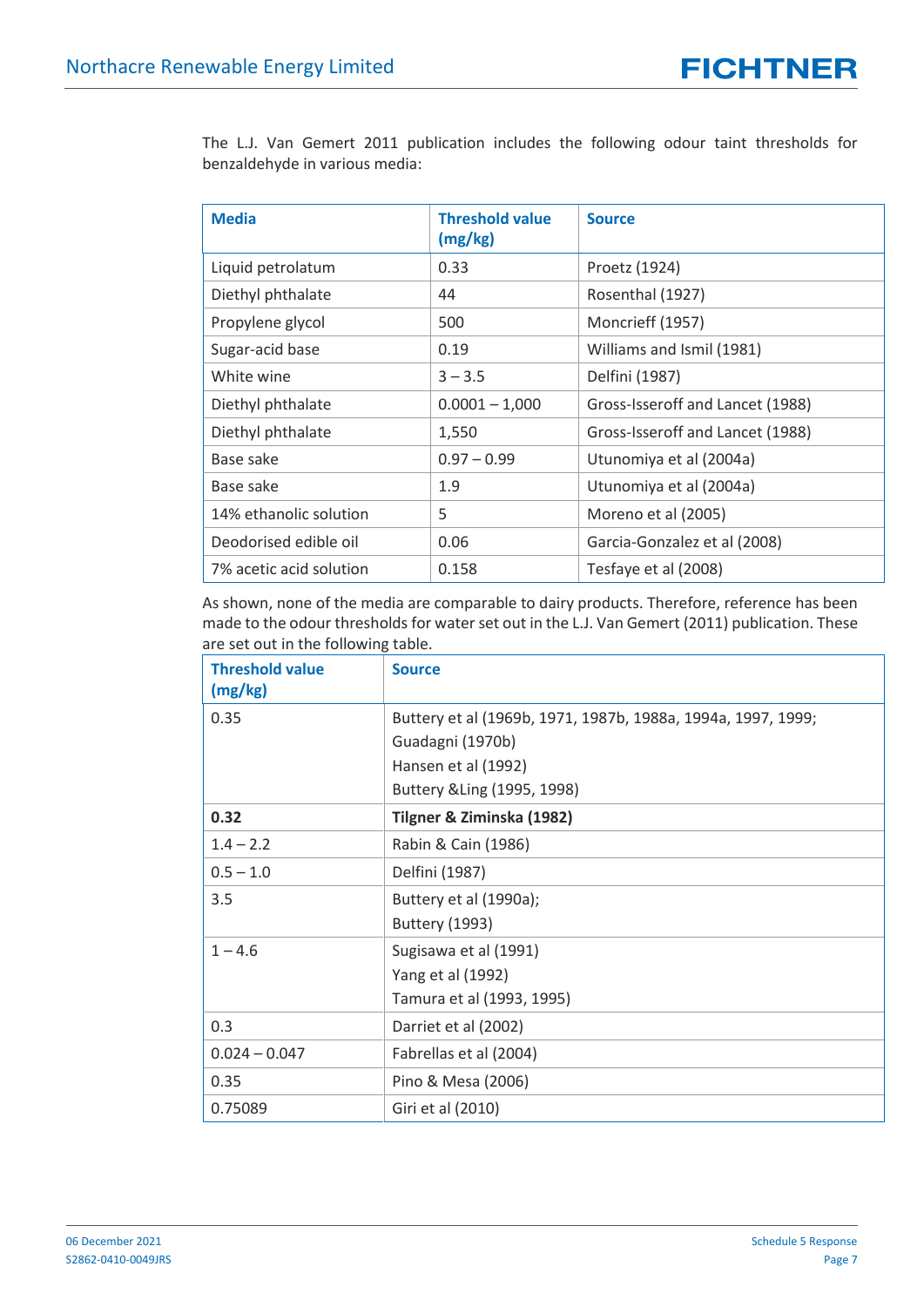As shown the only published threshold values which are lower than 0.32 mg/kg are Darriet et al (2002)<sup>5</sup>, and Fabrellas et al (2004)<sup>6</sup>. Although these values are lower they are only slightly lower than that set from Tilgner & Ziminska (1982).

The concentration of benzaldehyde which is predicted to be transferred to the product from the odour extraction system and the main stack has been extracted from the Odour Bioaerosol & Taint Assessment as follows:

| <b>Emissions source</b> | <b>Concentration in product</b><br>(mg/kg) |
|-------------------------|--------------------------------------------|
| Main stack              | $1.67 \times 10^{-4}$                      |
| Odour extraction system | $6.21 \times 10^{-5}$                      |

Using the concentrations from each emission source, the odour taint to concentration ratio has been calculated based on the lower odour taint threshold values where there is a range. The results are shown in the table below:

| <b>Odour threshold value</b> | <b>Source</b>             | <b>Odour taint to conc. ratio</b> |                                      |
|------------------------------|---------------------------|-----------------------------------|--------------------------------------|
| (mg/kg)                      |                           | <b>Main Stack</b>                 | <b>Odour</b><br>extraction<br>system |
| 0.32                         | Tilgner & Ziminska (1982) | 0.0005                            | 0.0002                               |
| 0.3                          | Darriet et al (2002)      | 0.0006                            | 0.0002                               |
| $0.024 - 0.047$              | Fabrellas et al (2004)    | $0.007 - 0.004$                   | $0.003 - 0.001$                      |

This is based on the conservative assumptions set out in the Odour Bioaerosol & Taint Assessment including a transfer rate of 90% to product.

As shown, using the slightly lower odour thresholds does not change the conclusion that the odour taint to concentration ratio for benzaldehyde is much less than 1 based on emissions from either the odour extraction system or the main stack.

Using the most stringent odour taint threshold value, the maximum concentration in product to have a concentration to product ratio of 1 would be 0.024 mg/kg. This is 0.069% of the concentration in product predicted from the odour extraction system, and 0.26% of the concentration in product predicted from the main stack, using the highly conservative assumption set out in the Odour, Bioaerosol and Taint Assessment. Therefore, the concentration in product as a result of the operation of the odour extraction system would need to be over 140 times larger, and from the operation of the main stack would need to be nearly 400 times larger, than that predicted for the odour taint to concentration ratio for benzaldehyde to be greater than 1.

It is understood that Ricardo Energy and Environment (Ricardo) has been commissioned by Arla Foods Limited to undertake an assessment of the potential health taint, taste taint and odour taint risks from the proposed Facility. Ricardo has identified a different odour taint threshold

<sup>&</sup>lt;sup>5</sup> Impact odorants contributing to the fungus the aroma from grape berries contaminated by powdery mildew (Uncinula necator); incidence of enzymatic activities of the yeast *Saccharomyces cervisiae*, J. Agric. Food Chem. 50, 3277-3282

<sup>&</sup>lt;sup>6</sup>Determination of odour threshold concentrations and does response relations in water of several minor disinfection by products, akdehydes and alkyl nitriles, Wate. Sci. Technol., 49, no. 9 267-272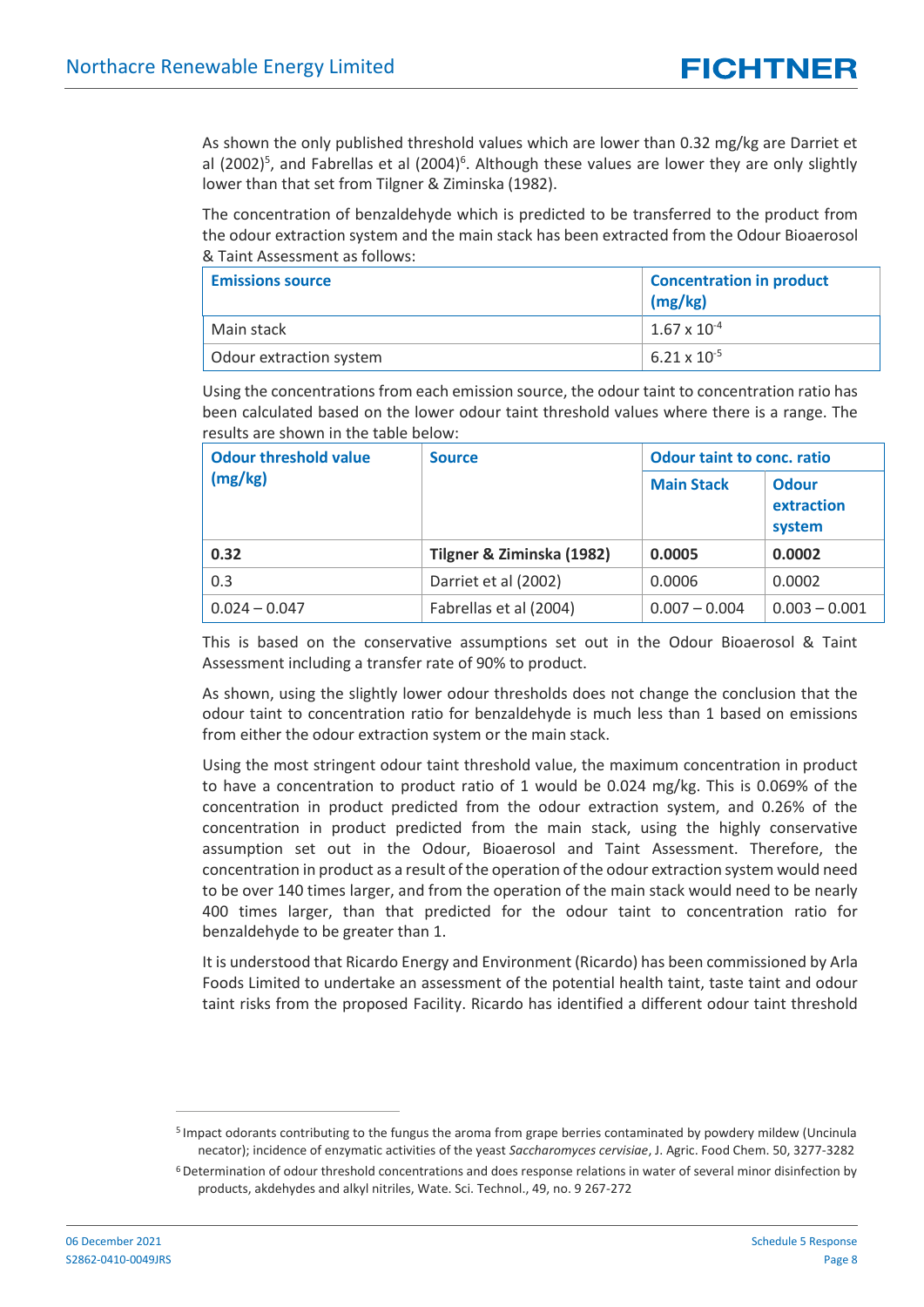for benzaldehyde than those identified within the L.J. Van Gemert 2011 publication, namely a threshold taken from Haese et al  $(2014)^7$ .

The value from Haese et al (2014) is from table 1 in that paper and stated as  $0.010 - 4,600 \mu g/l$ , with a footnote showing that these were sourced from Young and Suffet  $(1999)^8$  and Van Gemert (2011).

Van Gemert (2011) is the publication used in the preceding part of this analysis. We note that the upper end of the range in Haese et al (2014) is consistent with the highest taint threshold reported in Van Gemert (2011) of 4.6 mg/kg (or 4,600 ug/kg) and listed above.

The lower end of the range is from Young and Suffet (1999) and is over 1000 times smaller than the lowest value recorded in Van Gemert (2011). On reviewing Young and Suffet (1999), the source of the threshold value is Mallevialle and Suffet (1987)<sup>9</sup>. This is a report published by the American Water Works Association Research Foundation and is only available to subscribers to the Foundation. However, the abstract of the research project states "Reviews advances in the analysis and treatment of tastes and odors in drinking water and relates those advances to historical and current water treatment practices."<sup>10</sup> Hence, it is likely that the odour threshold referenced in Mallevialle and Suffet (1987) is actually sourced from a separate research paper.

The values presented in the L.J. Van Gemert publication are based on original sources from literature and includes reference to papers pre-dating the Mallevialle and Suffet (1987) report. Therefore, whilst the reference to the original source of the lower value stated in Mallevialle and Suffet (1987) cannot be found, it is considered that the values stated in L.J. Van Gemert (2011) are appropriate.

#### **3. For the proposed emergency diesel generator please confirm**

#### **a. The thermal input (MW)**

The thermal capacity of the Emergency Diesel Generator (EDG) will be subject to detailed design and procurement of the engines for the Facility. However, the thermal capacity of the EDG will be sized to provide sufficient power to shutdown the Facility and maintain operation of the odour abatement systems until the grid connection can be restored – refer to the response to Q3b.

Taking into consideration the parasitic load of the Facility (2.97 MWe), and a conservative electrical efficiency of 30%, the EDG will have a thermal capacity of approximately 9.6 MWth.

It is proposed the thermal capacity of the installed EDG is confirmed to the EA following completion of detailed design.

#### **b. Further information on expected operating scenarios and duration**

The EDG will only operate in the following scenarios:

• for testing and maintenance purposes – expected to be tested every two weeks for less than 30 minutes, so no more than 1 hour per month in total; and

 $<sup>7</sup>$  Haese et al (2014) – Tastes and Odors of Water – Quantifying Objective Analyses: A Review, Critical Reviews in</sup> Environmental Science and Technology, 44:2455-2501.

<sup>8</sup> Young and Suffet (1999) – Development of a standard method – analysis of compounds causing tastes and odors in drinking water. Wat. Sci. Tech Vol 40. No.6 pp 279 -285

<sup>9</sup> Mallevialle and Suffet (1987) Identification and Treatment of Tastes and Odours in Drinking Water. American Water Works Association Research Foundation, Denver, CO

<sup>10</sup> https://www.waterrf.org/research/projects/identification-and-treatment-tastes-and-odors-drinking-water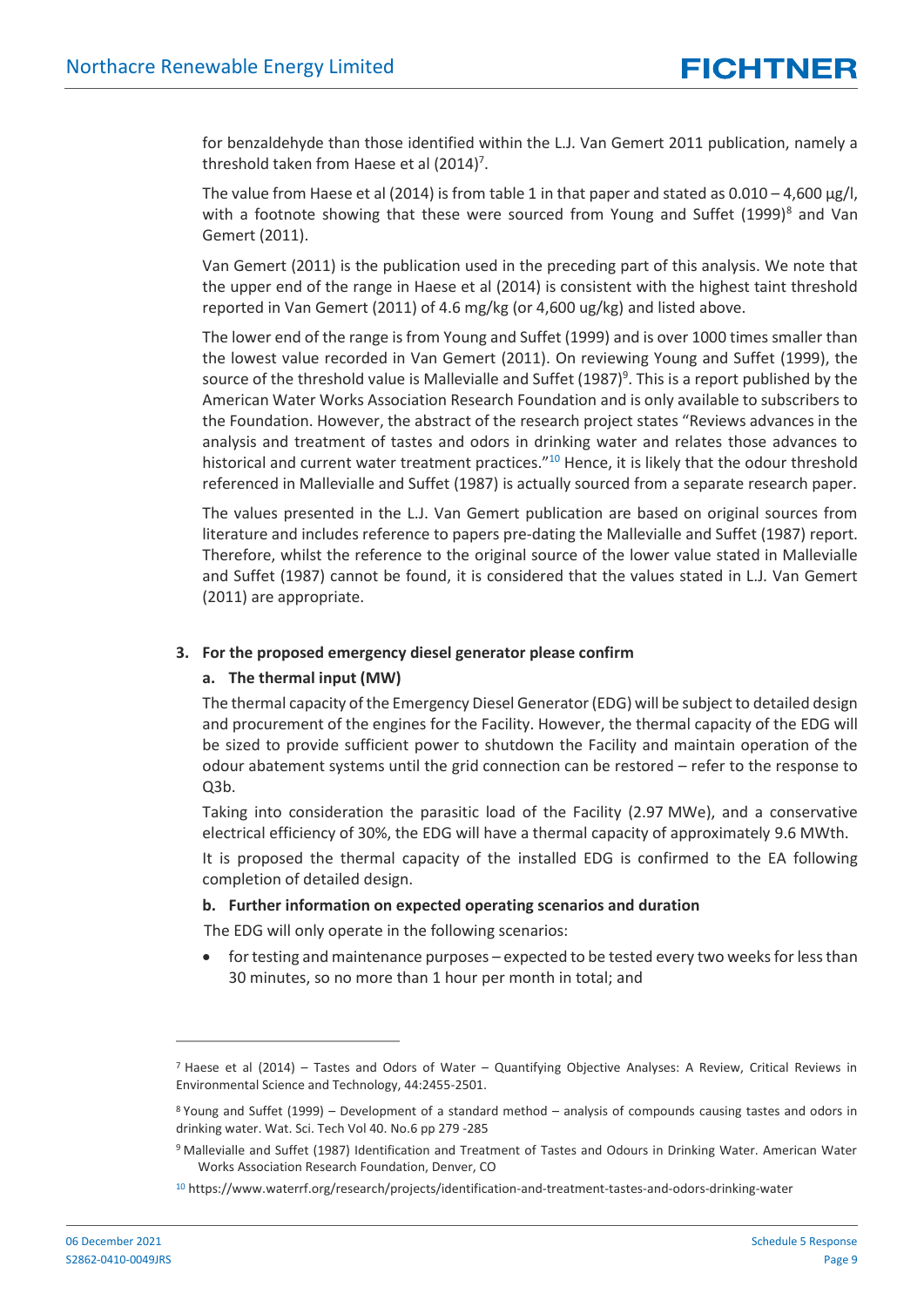in the event of loss of grid connection to maintain operation of the abatement and control systems to enable a safe shutdown the Facility – assumed to be typically no more than 4 hours for any one event.

In this operating scenario, the EDG would need to operate at 100% load following the initial loss of grid connection. However, as the shutdown sequence progressed the abatement and control systems would be reduced in operation so that the EDG could operate at a reduced load to maintain operation of the odour abatement systems until the grid connection could be reinstated to enable the Facility to commence the start-up sequence with power for start-up being provided by the grid.

Therefore, apart from maintenance and testing purposes, which will be much less than 50 hours per annum, the EDG will only operate as an emergency/safety system to enable safe shutdown or provide back-up power in the event of a loss of grid connection. Typically, an EDG will need to operate to provide capacity for safe shutdown of the Facility less than once per year. It is understood that Hills Group has had to operate its EDG due to loss of grid connection once (July 2021) since 2017 when it started recording the incidents when its EDGs were required to operate. Therefore, taking into consideration the experience of the MBT facility, it is anticipated that the operation of EDGs due to loss of grid connection is likely to be a minimum of every 5 years.

It can be confirmed that the engines will be designed in accordance with the requirements of the recent proposed BAT requirements for new emergency standby diesel generators within IED permits as consulted with Energy UK and its members.